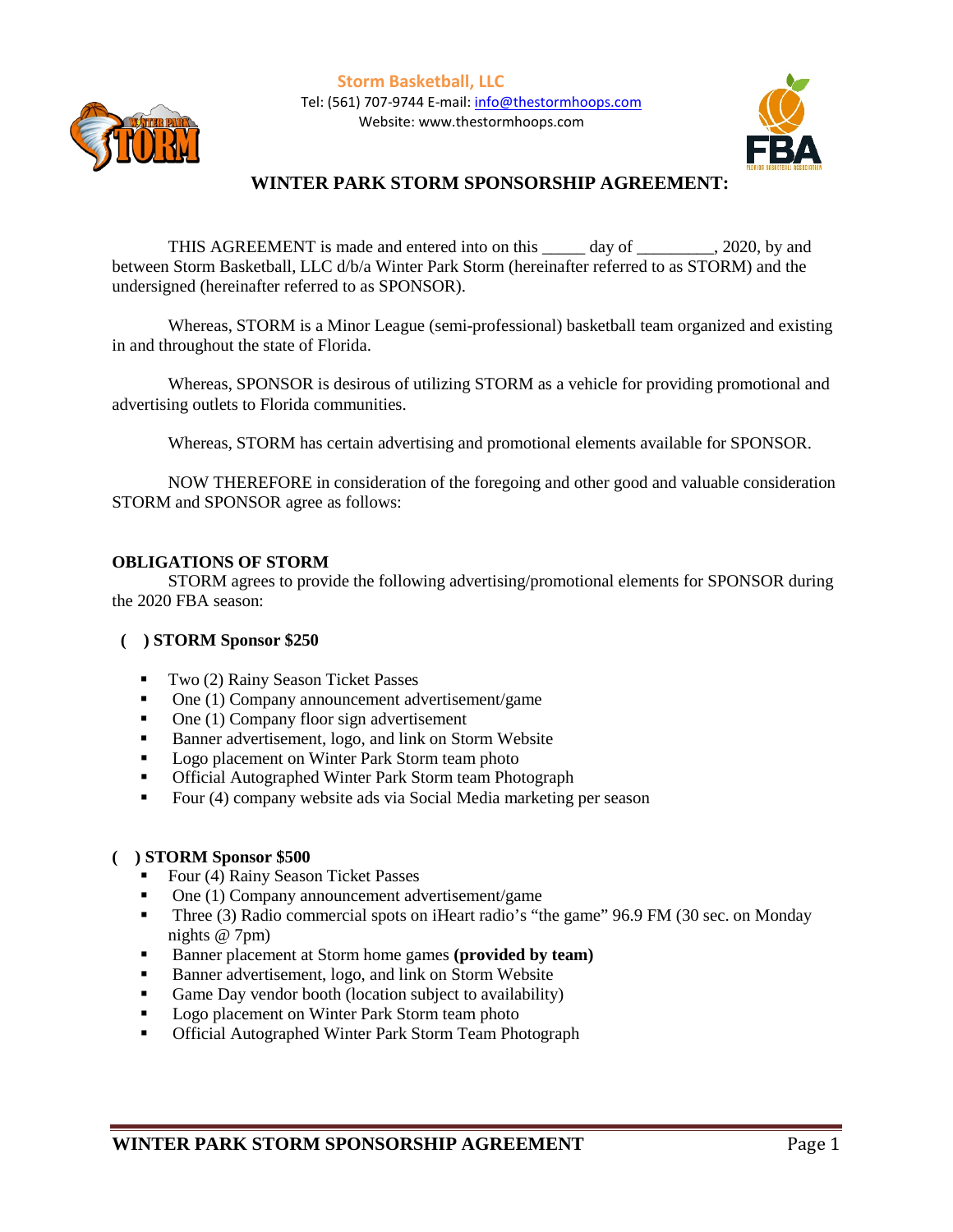## **( ) STORM Sponsor \$1000**

- Six (6) Rainy Season Ticket Passes
- Vinyl Floor decal Logo placement on Winter Park Storm's Home Court
- Three (3) Company announced advertisement/game
- Time-out sponsored advertisement during Video Broadcast (Livestream and/or taped game)
- Three (3) Radio commercial spots on iHeart radio's "the game" 96.9 FM (30 sec. on Monday nights @ 7pm)
- Banner placement at Storm home games **(provided by team)**
- Banner advertisement, logo, and link on Storm Website
- Game Day vendor booth (location subject to availability)
- Logo placement on Winter Park Storm team photo
- Official Autographed Winter Park Storm Team Photograph & Basketball

## **( ) STORM Sponsor \$2000**

- Six (6) Rainy Season Ticket Passes
- Logo placement on Winter Park Storm team Jersey (If not already purchased)
- Three (3) Company announced advertisement/game
- Time-out sponsored advertisement during Video Broadcast (Livestream and/or taped game)
- Three (3) Radio commercial spots on iHeart radio's "the game" 96.9 FM (30 sec. on Monday nights @ 7pm)
- Banner placement at Storm home games **(provided by team)**
- Banner advertisement, logo, and link on Storm Website
- Game Day vendor booth (location subject to availability)
- Logo placement on Winter Park Storm team photo
- Official Autographed Winter Park Storm Team Photograph & Basketball

## **OBLIGATIONS OF SPONSOR**

SPONSOR shall pay the sum of \$\_\_\_\_\_\_\_\_\_\_\_\_\_\_\_\_\_ to STORM upon the execution of this Agreement. SPONSOR shall also provide STORM with reproducible, color (if applicable) business logo for use with all advertising or promotional elements (Check Appropriate Sponsorship Level).

## \* *All checks should be made payable to STORM BASKETBALL, LLC.*

## **TERM OF AGREEMENT**

This Agreement shall become effective upon its execution and shall remain in full force and effect until the cessation of said event.

Upon request of SPONSOR, the STORM will apply the full sponsorship contribution towards a package of choice for the upcoming 2020 STORM professional basketball season.

## **MISCELLANEOUS**

STORM reserves the right to alter SPONSOR's advertising logo in its sole discretion with respect to size, placement and colors. All advertisements with logos or other items provided to STORM by SPONSOR or prepared by STORM pursuant to the Agreement shall remain the property of STORM.